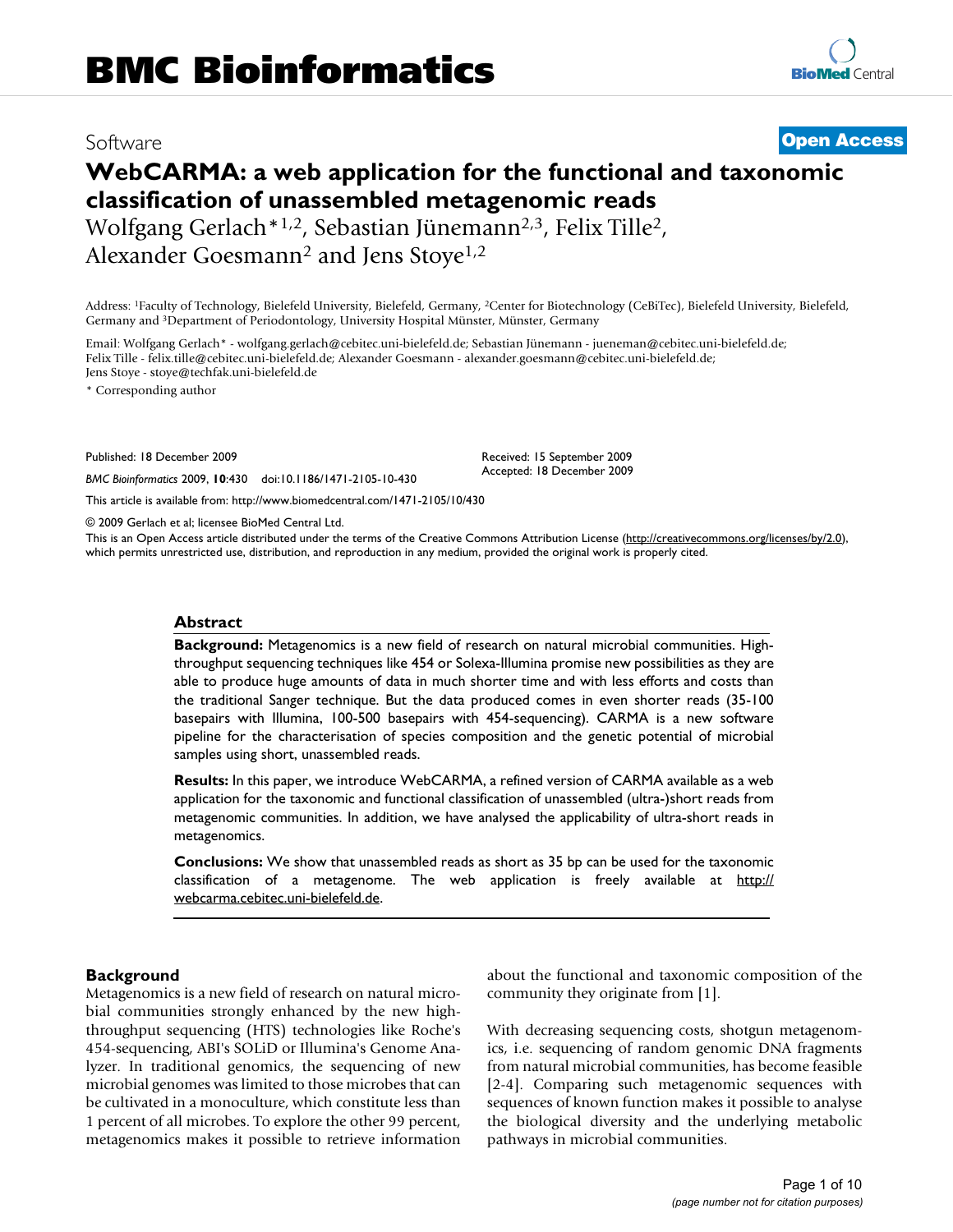To infer the taxonomic origin of metagenomic reads, two kinds of methods, composition-based and comparisonbased, can be distinguished. The composition-based methods extract sequence features, like GC content or *k*mer frequencies, and compare them with features of reference sequences with known taxonomic classifications [[5](#page-8-3)- [7\]](#page-8-4). In detail, different techniques, like the calculation of correlation coefficients between oligonucleotide patterns [[8\]](#page-8-5), self-organizing maps (SOMs) [\[9\]](#page-8-6), or support vector machines (SVMs) [\[10\]](#page-8-7) can be used to classify the metagenomic fragments. The comparison-based methods rely on homology information obtained by database searches, e.g. using search tools like BLAST[\[11](#page-8-8),[12](#page-8-9)]. An additional challenge is the fact that the new sequencing techniques produce short (100-500 bp with 454) and ultra-short (35 bp with SOLiD, 35-100 bp with Illumina, 30-35 bp with Helicos [\[13](#page-9-0)]) reads. New bioinformatic tools have to be developed that can cope with both, the huge amount of data and the short read lengths. Especially the short read lengths have been considered the main bottleneck for the usage of ultra-short reads in metagenomics [\[14](#page-9-1)].

In 2008, we developed CARMA [\[15](#page-9-2)], a new software pipeline for the characterisation of species composition and the genetic potential of microbial samples using short reads. In contrast to the traditional 16S-rRNA approach for taxonomical classification [[16-](#page-9-3)[18\]](#page-9-4), CARMA uses reads that encode for known proteins. By assigning the taxonomic origins to each read, a profile is constructed which characterises the taxonomic composition of the corresponding community. Krause et al. [[15\]](#page-9-2) showed on a synthetic metagenome that even with reads as short as around 100 bp, high accuracy predictions with an average false positive rate of 0.1 to 2.5 percent are possible. The CARMA pipeline has already been successfully applied to 454-sequenced communities including the characterisation of a plasmid sample isolated from a wastewater treatment plant and other communities [\[19-](#page-9-5)[22\]](#page-9-6).

Here we introduce WebCARMA, a refined version of CARMA available as a web application for the taxonomic and functional classification of unassembled (ultra-)short reads from metagenomic communities. The web application is freely available at [http://webcarma.cebitec.uni](http://webcarma.cebitec.uni-bielefeld.de)[bielefeld.de](http://webcarma.cebitec.uni-bielefeld.de). Furthermore, we examined the applicability of CARMA for simulated ultra-short reads  $(≥ 35 bp)$  by comparing the results with earlier ones obtained by short reads ( $\approx$ 230 bp) using samples from a biogas plant [\[21\]](#page-9-7).

# **Implementation**

WebCARMA is based on a new CARMA version 2.1 with some improvements over the last published version 1.2 [[15](#page-9-2)]. We first review the basic concepts behind CARMA, before we present our new WebCARMA.

# *CARMA*

Next-generation sequencing technologies in metagenomics produce millions of DNA reads, from which CARMA detects those that encode for known proteins. These reads are called *environmental gene tags* (EGTs) [[23\]](#page-9-8). In a second step they are assigned to taxa from six taxonomical ranks: superkingdom, phylum, class, order, genus and species. The set of classified EGTs provides a taxonomical profile for the microbial community.

In detail, BLASTX [\[24,](#page-9-9)[25](#page-9-10)] is used to search within the set of reads for candidate EGTs that encode for protein sequences contained in the Pfam database [[26\]](#page-9-11). A rather relaxed E-value of 10 and frameshift option -w 15 are used. Each read that has a match to a protein family member is translated according to BLASTX reading frame and frameshift predictions. The final determination of EGTs is done by matching the candidate EGTs against their matching protein families with the corresponding Pfam Hidden Markov Models [\[27](#page-9-12)]. For this purpose mmpfam from the HMMER package [[28](#page-9-13)] is used. Only candidate EGTs with an hmmpfam E-value match of 0.01 or lower are accepted as EGTs.

After the EGTs are identified, they are taxonomically classified. Therefore, each EGT is aligned against the multiple alignment of its family with hmmalign (also contained in the HMMER package). From this new alignment, the pairwise sequence distance is computed for all pairs of sequences, based on the fraction of identical amino acids. This produces a pairwise distance matrix which then is used to compute a phylogenetic tree with the neighbourjoining clustering method [[29\]](#page-9-14). The EGT is then classified depending on its position within this tree. If the EGT is localised within a subtree of family members all sharing the same taxon, then the EGT is classified with the same taxon. For example, if the EGT is localised in a subtree with the three members *Bacteria Cyanobacteria Synechococcales Prochlorococcus*, *Bacteria Cyanobacteria Chroococcales Synechococcus* and *Bacteria Cyanobacteria Nostocales Nostoc*, the EGT is classified as *Bacteria Cyanobacteria*. For a more formal definition and further details see [\[15\]](#page-9-2).

#### *WebCARMA*

We have reimplemented large parts of CARMA, including a faster construction of the phylogenetic trees by caching the pairwise distances between Pfam family members. The CARMA results now include for each EGT the corresponding hmmpfam E-values and a list of GO-Ids (Gene Ontology Identifiers) [[30\]](#page-9-15) associated with the corresponding Pfam family. The Gene Ontology provides a controlled vocabulary for gene products, distinguishing between their associated biological processes, cellular components and molecular functions, and can therefore be used to cre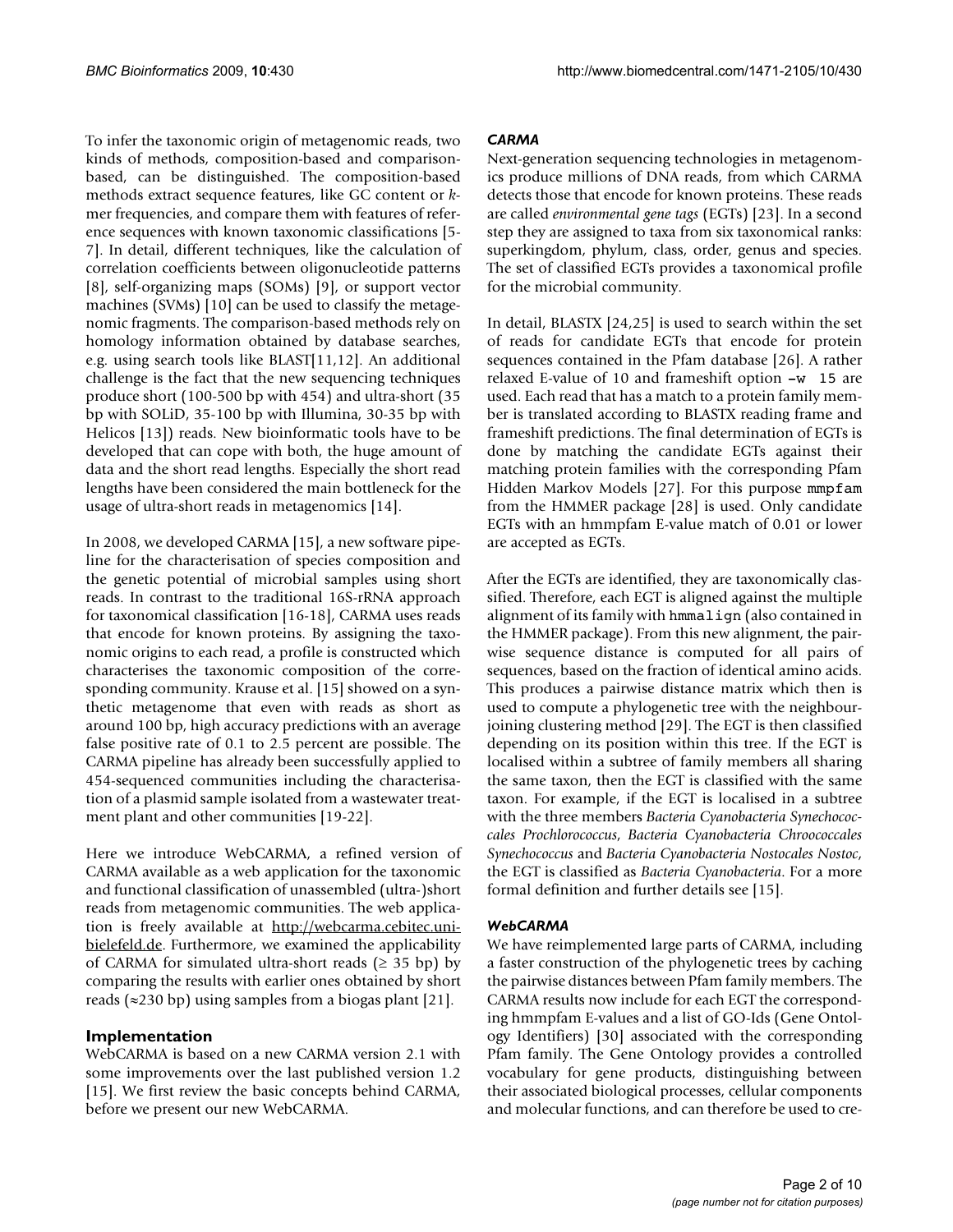ate a functional profile of the metagenome. A major modification of CARMA is the usage of the NCBI taxonomy database [\[31](#page-9-16),[32\]](#page-9-17) instead of the Pfam nomenclature. The NCBI taxonomy database currently indexes over 200,000 species [\[33](#page-9-18)], which are classified in a hierarchical tree structure. Each taxon from the taxonomy is represented as a node in the tree with a unique identifier (tax\_id) and its taxonomic rank ranging from superkingdom to subspecies. For compatibility with other applications and databases, the output files of CARMA contain, along with the prettyprint taxa classifications, the corresponding tax\_id.

The WebCARMA website is built upon an Apache Web Server using Perl and CGI. The CARMA pipeline is executed on the compute cluster of the Bielefeld University Bioinformatics Resource Facility at the Center for Biotechnology (CeBiTec) using Sun Grid Engine [http://griden](http://gridengine.sunsource.net/) [gine.sunsource.net/](http://gridengine.sunsource.net/). In order to use WebCARMA and to upload metagenomic sequences, the users have to register with their e-mail address. After the uploads are finished, CARMA starts with the search for EGTs and the taxonomical classification. By the time the jobs are completed, the user receives an e-mail with a download address pointing to the results.

We provide several pre-computed data formats that allow the user to explore the results in different ways:

- The translated EGTs, with additional information about the name of the original metagenomic sequence, reading frame, Pfam ID, HMMER E-value and a list of GO-Ids associated with that corresponding Pfam ID.
- A GO-term profile in two variants, as a text data file and visualised as a histogram in PDF format.
- The taxonomical classification results as a text data file.
- A taxonomic profile, once as a text data file and once visualised by histograms for each taxonomic rank in PDF format.

The profile data files as well as the classification results are provided in TSV-format (Tab Separated Values), which makes it easy to import the data into other programs (e.g. spreadsheet) for different visualisation types or any other further processing.

We provide Perl scripts for download that can easily be used as templates for own data processing pipelines. A manual with further explanations can be found on the WebCARMA site.

### **Results and Discussion** *The WebCARMA Web Application*

A local installation of CARMA [[15](#page-9-2)] requires the Pfam MySQL database and several bioinformatics tools, like BLASTX, the HMMER package, the PHYLIP package [[34\]](#page-9-19) and several Perl packages. Most strikingly, it has high computational demands which make the usage of a highperformance grid inevitable. Therefore, we introduce WebCARMA, our new platform-independent web application which makes CARMA easily accessible to the scientific community (see Figure [1](#page-2-0)).

WebCARMA produces functional (using GO-Terms) and taxonomic profiles (using NCBI taxonomy) of metagenomic sequences, available in text format and as histograms.

An example of a functional profile of a complete metagenomic 454 data set (described in the use case study below) produced with WebCARMA is depicted in Figure [2](#page-3-0). Examples of comparative taxonomic profiles are discussed in the use case study.

To classify a metagenomic data set as used in the use case study below (600 000 reads and average 230 bp read length) takes about 1 800 CPU hours (each CPU with 2.5 GHz) on our compute cluster. Because the neighbourjoining algorithm has quadratic runtime, cluster jobs which process bigger Pfam families will take much more time to compute than other. Therefore, using 100 CPUs, it takes for this data set about 40 hours until the last job has finished.

<span id="page-2-0"></span>

**Figure 1 Overview WebCARMA**. The web application Web-CARMA.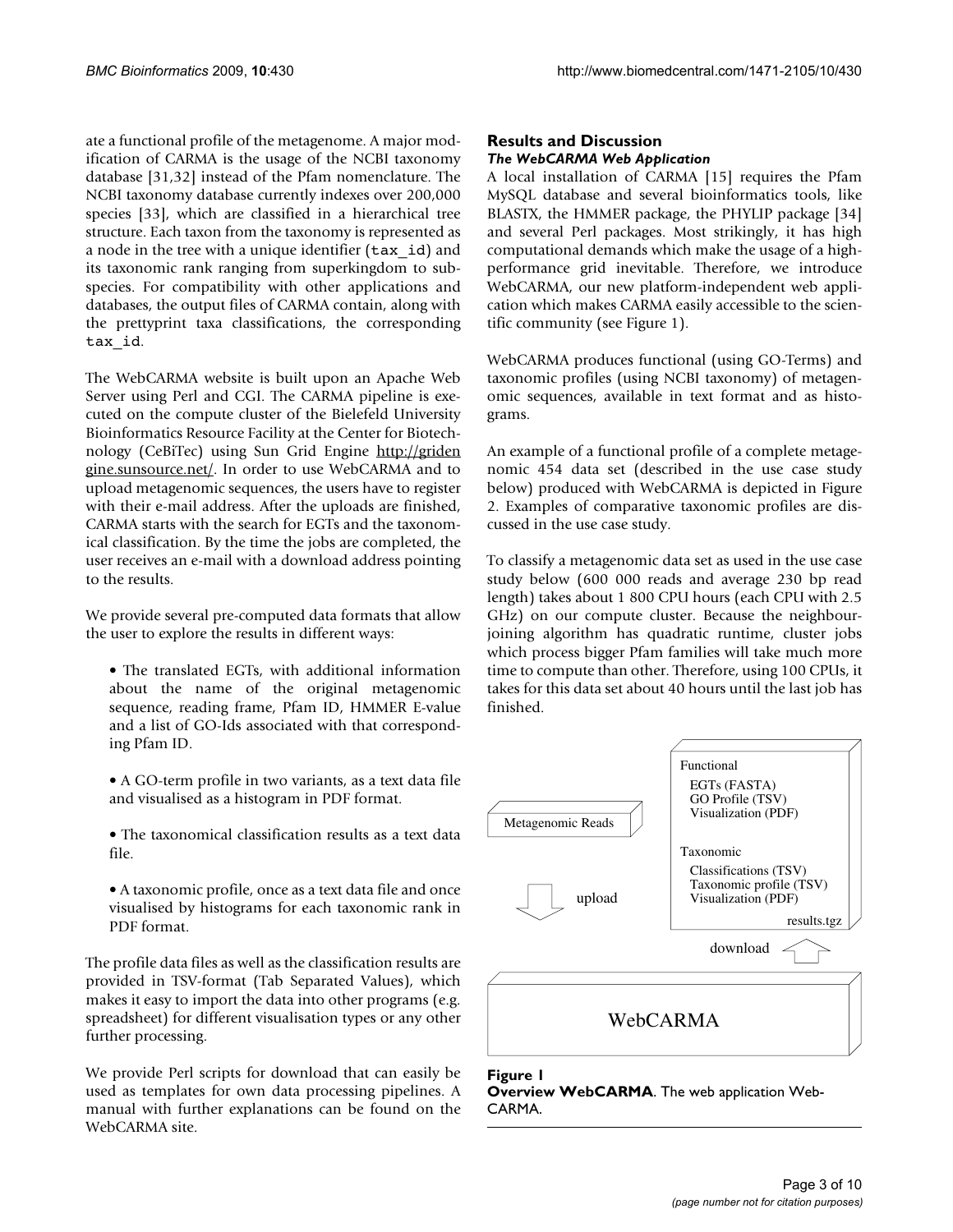<span id="page-3-0"></span>

#### **Figure 2**

**Functional Profile**. Example of a functional profile: 40 most abundant GO-terms in the metagenome of an agricultural biogas reactor.

#### *Comparison of full-length 454 and simulated ultra-short reads*

In order to evaluate the applicability of short and ultrashort reads in metagenomics, we used a real-world data set and several realistic simulated data sets. The real-world data set consisted of 600 000 reads with an average read length of 230 bp of a microbial community from an agricultural biogas reactor [\[35\]](#page-9-20), sequenced with the 454 *Genome Sequencer FLX* system (Roche Applied Science). Instead of using real ultra-short reads, we decided to simulate ultra-short reads by clipping off suffixes of the 454 reads to get the desired read lengths. We generated nine data sets, each consisting of reads of one of the lengths 35 bp, 40 bp, 50 bp, 60 bp, 70 bp, 100 bp, 150 bp, 200 bp, and 250 bp, respectively.

It is known that some sequencing techniques exhibit correlations between read coverage and GC content [\[36](#page-9-21)[-38](#page-9-22)]. By using simulated reads instead of real ultra-short reads we can be sure that any differences we see in the classification results between the data sets are only due to the different read lengths. If there is a bias in the 454 data, then we also have the same bias in the simulated data sets and our comparison should not be much affected by this.

First, we analyse the number and lengths of the EGTs obtained for each data set, then we compare the taxonomic classification results for the different read lengths.

As shown in Table [1,](#page-3-1) the number of reads in each data set decreases with increasing read length. This is because the 454 data set contains reads of different lengths and some

| Length      | 35 <sub>bp</sub> | 40 <sub>bp</sub> | 50 bp  | 60 <sub>bp</sub> | 70 bp   | 100 bp  | 150 bp   | 200 <sub>bp</sub> | 250 <sub>bp</sub> | original |
|-------------|------------------|------------------|--------|------------------|---------|---------|----------|-------------------|-------------------|----------|
| Reads       | 616069           | 616031           | 613943 | 606 760          | 598 811 | 584 168 | 550 945  | 492 305           | 297852            | 616072   |
| <b>EGTs</b> | 886              | 7 836            | 29 999 | 48 472           | 62 112  | 92 000  | I 19 674 | 130 544           | 89 979            | 172461   |
| Unique      | 886              | 7827             | 29 923 | 48 218           | 61 687  | 90 854  | I 16 743 | 125 624           | 85 565            | 164 444  |
| Yield       | 0.14%            | .27%             | 4.87%  | 7.95%            | 10.30%  | 15.55%  | 21.19%   | 25.52%            | 28.73%            | 26.69%   |

<span id="page-3-1"></span>**Table 1: Number of reads in each data set.** 

Number of reads and EGT yield for each data set. Some metagenomic reads have matches to more than one Pfam family and therefore are translated into more than one EGT. The column "Unique" denotes the total number of EGTs where EGTs from the same read are counted only once. The column "Yield" denotes the fraction of (unique) EGTs that could be obtained from the corresponding data set.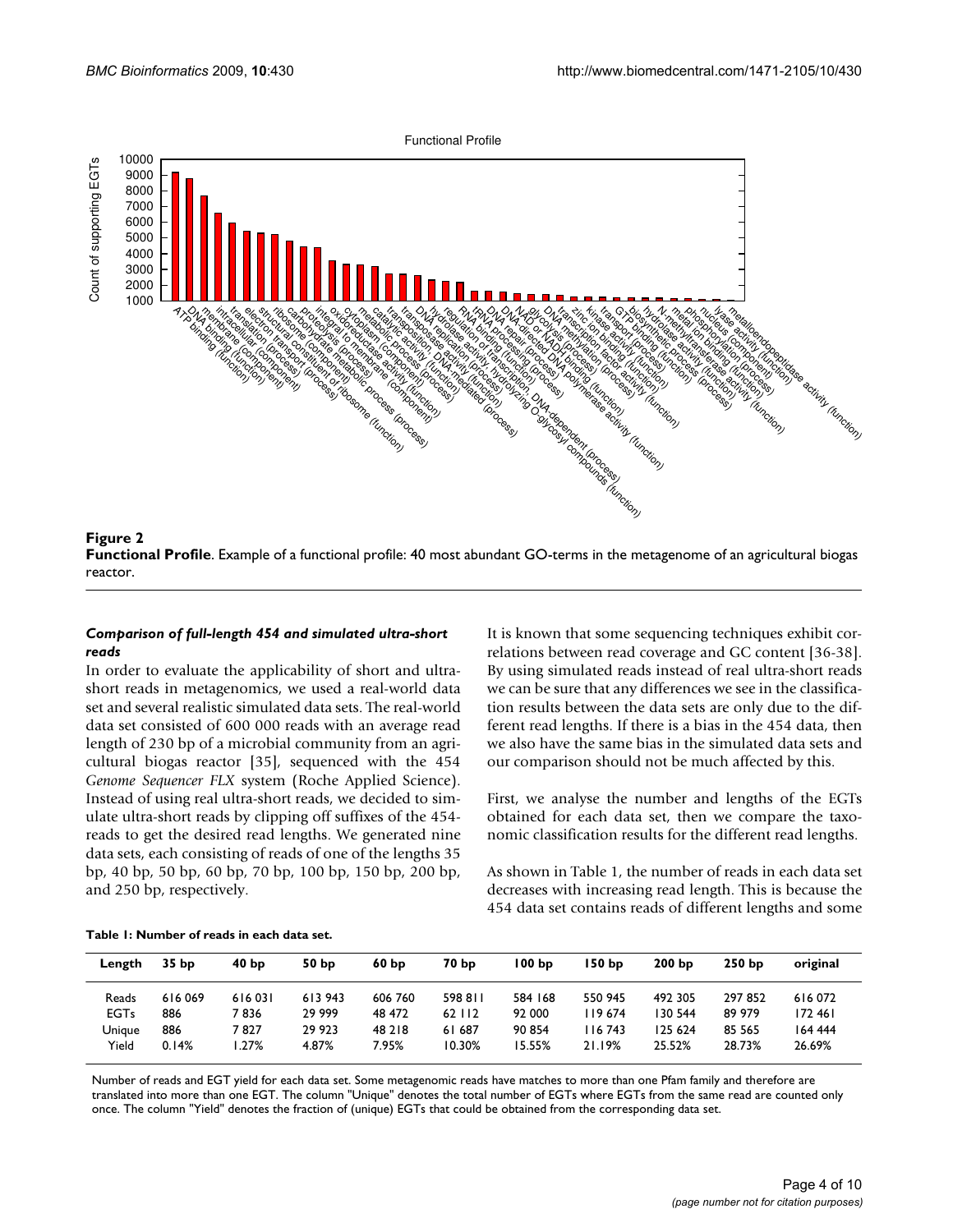of the reads are already too short to serve as a template for all simulated data sets. The relative amount of EGTs that is found in each data set increases with increasing read length.

Figure [3](#page-4-0) shows the EGT length distribution in each data set as a function of read length. Shown are the minimum, 25% quantile, median, 75% quantile and the maximum. Our results show that the median EGT length does not scale linearly with the read length. The length of Pfam families and domains poses an upper bound on the possible length of local alignments between translated reads and Pfam families. The longer a read is, the higher is the probability that parts of the reads lie outside of the matching gene and can not contribute to the EGT.

In rare cases, it happens that an EGT is one amino acid longer than its read length divided by three. For example, in the set of EGTs produced from the 150 bp-reads data set, the longest EGTs are 51 amino acids long. This can occur when blastx predicts two frameshifts in one read.

For our analysis of the applicability of ultra-short reads with CARMA, we considered seven different taxonomic ranks: superkingdom, phylum, class, order, family, genus and species. A first relative abundance for each taxon is obtained by dividing the absolute number of EGTs that predict this taxon by the total number of EGTs at the same taxonomic rank. The latter do not include EGTs which predict nothing ("unknown"). We consider taxa with a relative abundance below the threshold 0.015 in all data sets, to be false positives. Therefore they are classified as "other".

After applying the threshold we recompute the relative abundances for each taxon, this time subtracting both, "unknown" and "other" from the total number of EGTs at the same taxonomic rank.

<span id="page-4-0"></span>

#### **Figure 3**

**EGT lengths distribution**. EGT length distribution in each data set as a function of read length. Shown are the minimum, 25% quantile, median, 75% quantile and maximum.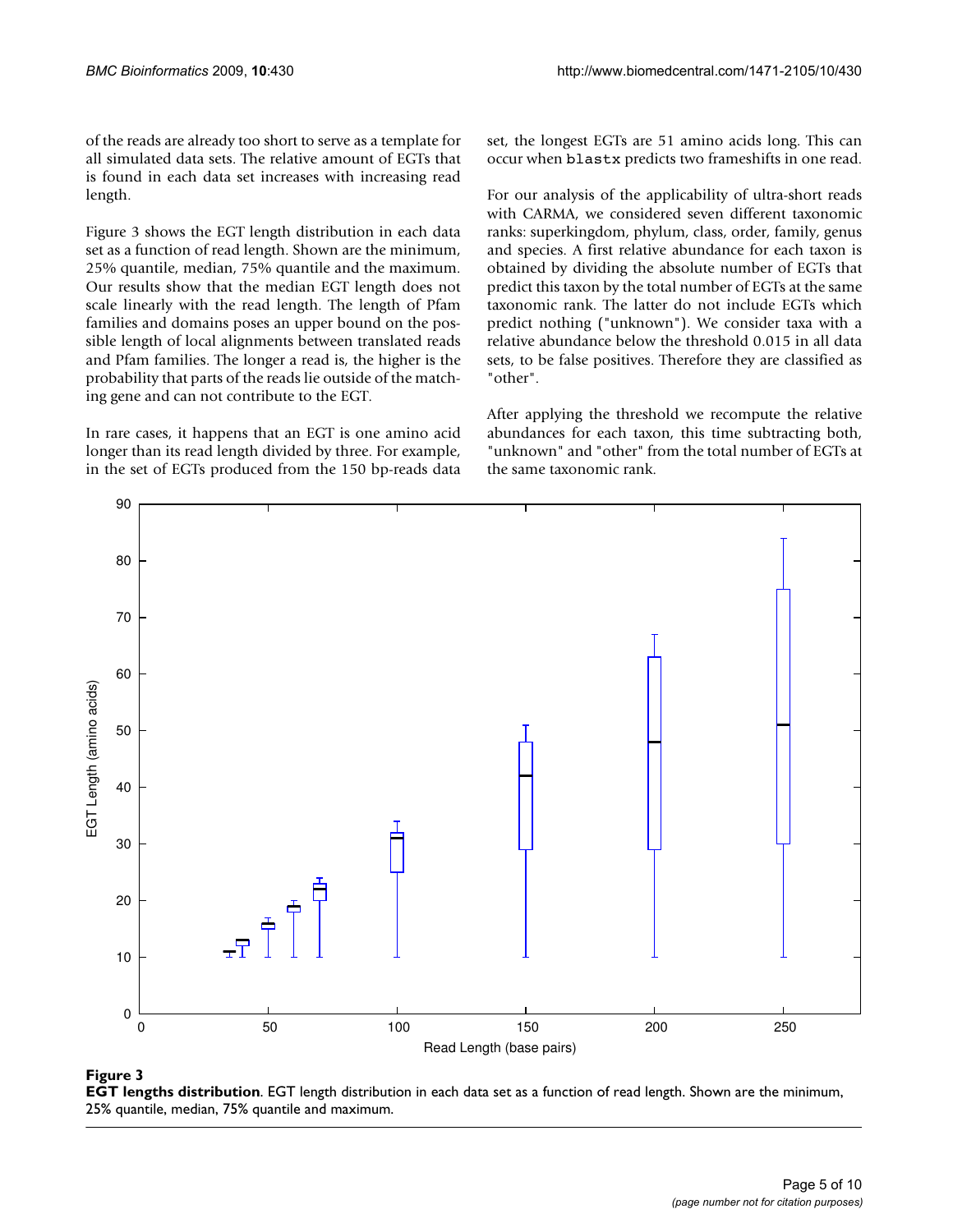| <b>Read Length</b> | <b>Superkingdom</b> | Phylum | <b>Class</b> | Order | <b>Family</b> | Genus | <b>Species</b> |
|--------------------|---------------------|--------|--------------|-------|---------------|-------|----------------|
| 35                 | 0.09                | 0.31   | 0.38         | 0.45  | 0.52          | 0.53  | 0.59           |
| 40                 | 0.09                | 0.26   | 0.37         | 0.43  | 0.51          | 0.52  | 0.57           |
| 50                 | 0.09                | 0.27   | 0.38         | 0.43  | 0.51          | 0.52  | 0.58           |
| 60                 | 0.09                | 0.28   | 0.39         | 0.45  | 0.53          | 0.54  | 0.61           |
| 70                 | 0.09                | 0.29   | 0.4          | 0.46  | 0.54          | 0.56  | 0.63           |
| 100                | 0.1                 | 0.32   | 0.43         | 0.49  | 0.58          | 0.6   | 0.68           |
| 150                | 0.11                | 0.33   | 0.44         | 0.52  | 0.6           | 0.62  | 0.71           |
| 200                | 0.11                | 0.34   | 0.45         | 0.52  | 0.61          | 0.63  | 0.73           |
| 250                | 0.11                | 0.32   | 0.44         | 0.51  | 0.6           | 0.63  | 0.73           |

<span id="page-5-0"></span>

With this, we have normalised the relative abundances for the taxa such that they sum up to 1 and therefore ensured comparability between the data sets.

For scaling reasons, the fractions of "unknown" and "other" EGTs are not shown in the histograms (except "unknown" on superkingdom level). This data is given in Tables [2](#page-5-0) and [3](#page-5-1).

Even though the taxonomic predictions on lower taxonomic ranks (order, family, genus and species) are known to be imprecise, we included them in our experiment in order to study the effect of using (ultra-)short reads compared to longer ones at all taxonomic ranks.

Figures [4,](#page-6-0) [5](#page-6-1) and [6](#page-7-0) show the results for superkingdom, order and species. The complete set of figures for the evaluation at all taxonomic ranks can be found in Additional Files [1,](#page-8-10) [2](#page-8-11), [3,](#page-8-12) [4](#page-8-13), [5,](#page-8-14) [6](#page-8-15) and [7.](#page-8-16)

The results show that CARMA predicts for all data sets and all taxonomic ranks the same taxa. For higher taxonomic ranks, even the relative abundance levels are similar between the different data sets. Deviations of 35 bp-reads for example can be seen on the level of order, where significantly more of Thermotogales and Haemosporida, and less of Thermoanaerobacterales are predicted. The 40

bp data set does not show these differences. Even more deviations can be found on lower taxonomic ranks, for example species.

Furthermore, as expected, the rate of EGTs which are not classified increases for lower taxonomic ranks for all data sets (Table [2](#page-5-0)). Interestingly, the rate of unclassified EGTs is smaller for shorter reads than for longer reads. This might be due to the circumstance that shorter EGTs need to have more sequence similarity to the Pfam families than longer EGTs, in order to achieve the same E-value threshold.

### **Conclusions**

CARMA is a software pipeline for the characterisation of species composition and the genetic potential of microbial samples using short reads that encode for known proteins. The species composition can be described by classifying the reads into taxonomic groups of organisms they most likely stem from. CARMA has been successfully evaluated on a synthetic metagenome [[15\]](#page-9-2) and has already been used for the analysis of several microbial communities [[19](#page-9-5),[20\]](#page-9-23).

Here we have presented our new web application Web-CARMA, which makes metagenomic analyses with CARMA easily accessible. WebCARMA provides func-

<span id="page-5-1"></span>

| Table 3: Rate of "Other" EGTs. |  |  |  |  |  |  |
|--------------------------------|--|--|--|--|--|--|
|--------------------------------|--|--|--|--|--|--|

| <b>Read Length</b> | <b>Superkingdom</b> | Phylum | <b>Class</b> | Order  | <b>Family</b> | Genus  | <b>Species</b> |
|--------------------|---------------------|--------|--------------|--------|---------------|--------|----------------|
| 35                 | 0.0011              | 0.0671 | 0.1651       | 0.2816 | 0.4057        | 0.4554 | 0.6776         |
| 40                 | 0.0011              | 0.0678 | 0.1691       | 0.2901 | 0.4388        | 0.5056 | 0.7340         |
| 50                 | 0.0019              | 0.0667 | 0.1609       | 0.2954 | 0.4591        | 0.5292 | 0.7606         |
| 60                 | 0.0024              | 0.0619 | 0.1552       | 0.2864 | 0.4637        | 0.5302 | 0.7663         |
| 70                 | 0.0023              | 0.0617 | 0.1554       | 0.2954 | 0.4535        | 0.5221 | 0.7505         |
| 100                | 0.0035              | 0.0655 | 0.1539       | 0.2891 | 0.4456        | 0.4978 | 0.7172         |
| 150                | 0.0071              | 0.0692 | 0.1565       | 0.2964 | 0.4555        | 0.5006 | 0.6756         |
| 200                | 0.0100              | 0.0651 | 0.1467       | 0.2938 | 0.4500        | 0.4954 | 0.6658         |
| 250                | 0.0137              | 0.0542 | 0.1377       | 0.2849 | 0.4317        | 0.4693 | 0.6364         |

"Other" are EGT's with a relative abundance below the threshold 0.015 and are not shown in the histograms. Here we show the rates of "Other" EGTs relative to the total number of classified EGTs for each taxonomic rank and data set.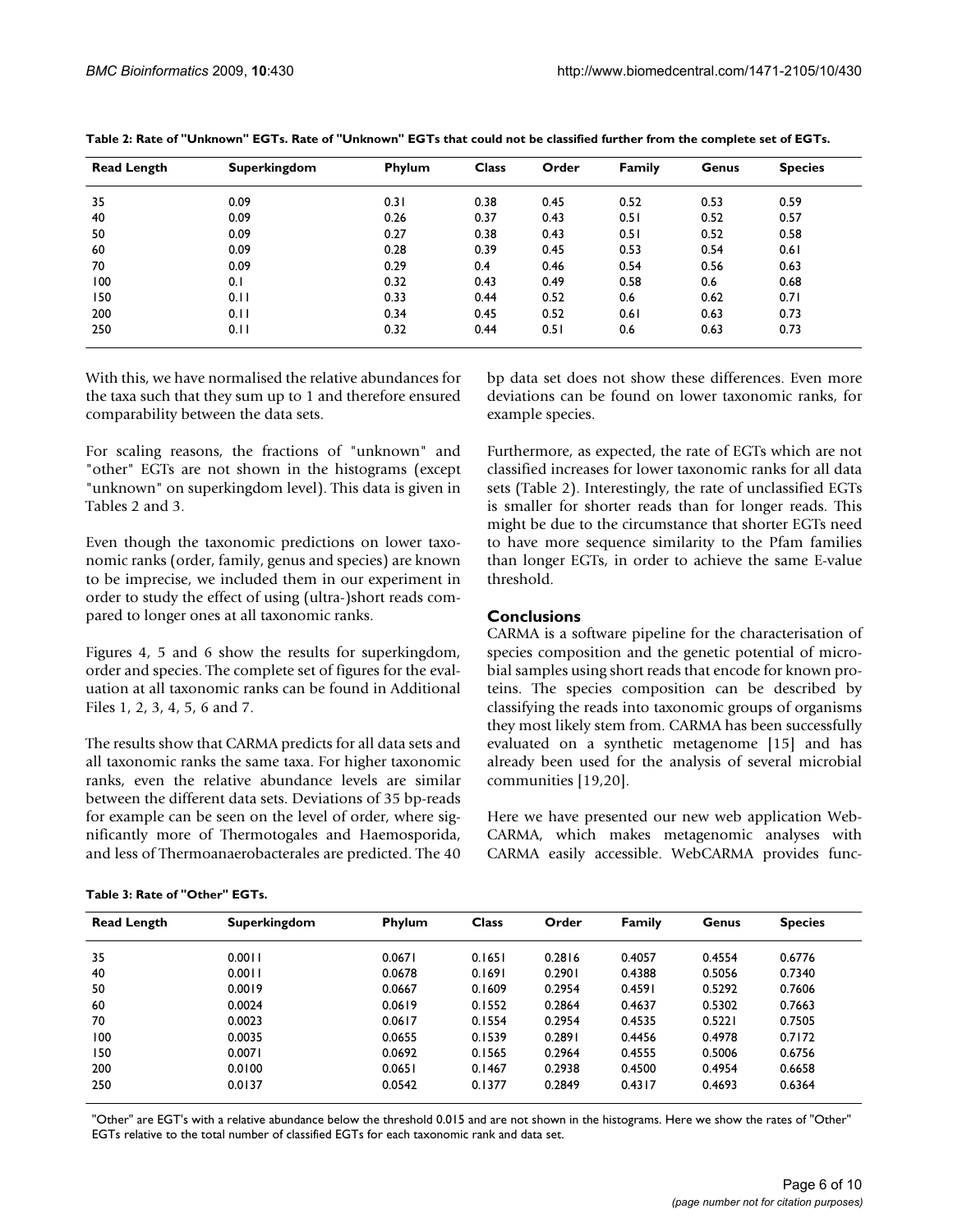<span id="page-6-0"></span>

<span id="page-6-1"></span>**Figure 4 superkingdom**. Taxonomic results on the level of superkingdom.



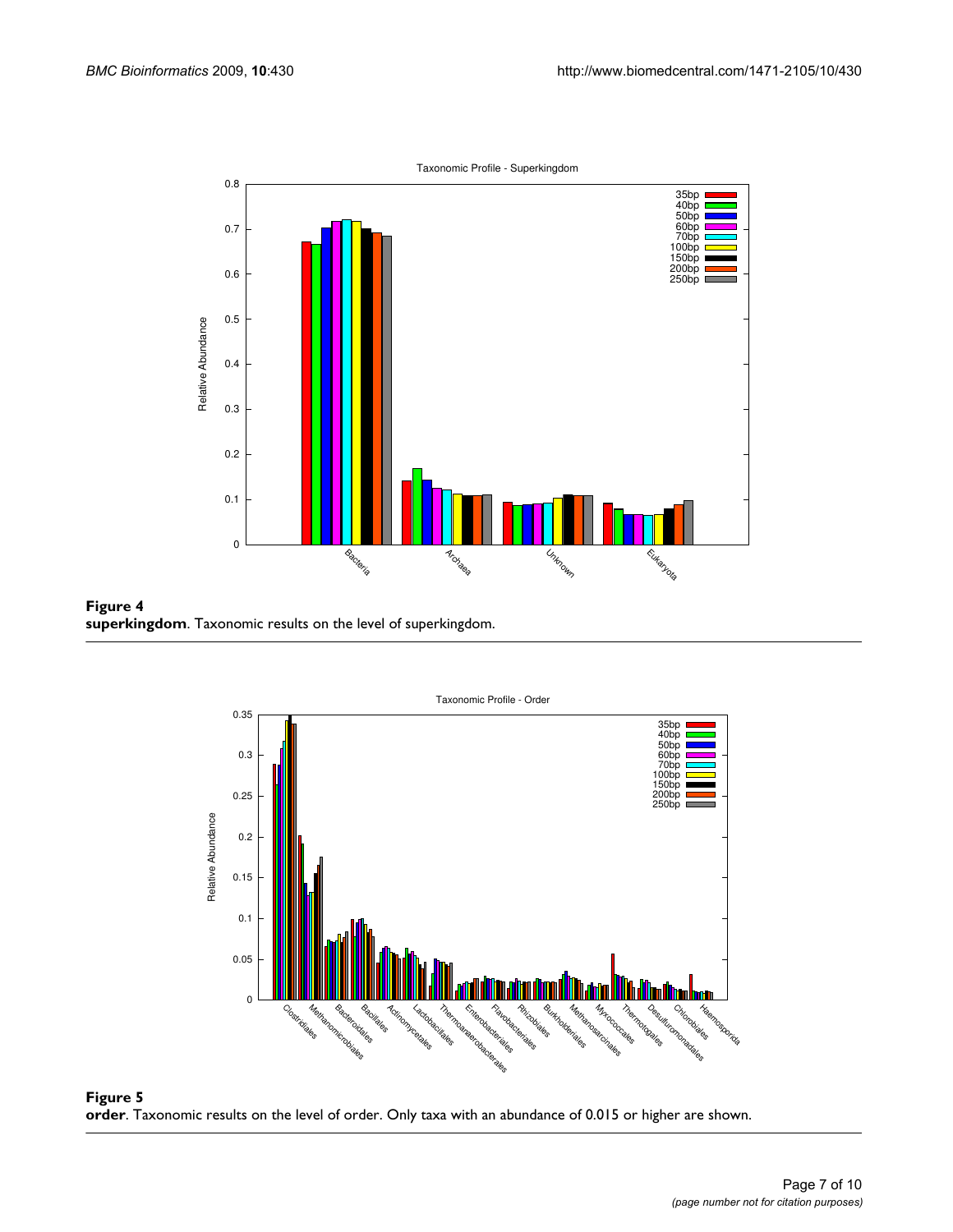Taxonomic Profile - Species

<span id="page-7-0"></span>

**Figure 6 species**. Taxonomic results on the level of species. Only taxa with an abundance of 0.015 or higher are shown.

tional and taxonomic classifications in common data formats as well as basic visualisations of the profiles.

Previous metagenomic analysis relied on reads of length 100 bp or longer. We have shown that ultra-short reads as short as 35 bp can be used for the taxonomic classification of a metagenome. The biogas data set we have used in the analysis is a low complexity data set with only a few prevalent species. Therefore, our results do not necessarily apply to data sets of higher complexity. Still, we think we have shown that ultra-short reads can indeed, in principle, be used for reliable taxonomic classification of a microbial community if the coverage is high enough. We have found most differences between the different data sets in the taxa of higher order, e.g. at the species level, and in general for species with very low abundance.

Metagenomics with CARMA still leaves some room for improvements. Proper statistics to assess the significance of functional and taxonomic predictions based on short reads (Kowalczyk et al.: Significance Tests for Short Read Concentrations, unpublished manuscript) are still missing. The abundance levels of the classification results have to be read with care. Species with larger genomes or more genes than other species will be overrepresented in the taxonomic profiles because more EGTs can be found. Therefore, more accurate results might be achieved by weighting EGTs using additional information like the genome size of the closest known relative.

#### **Availability and requirements**

• **Project name:** WebCARMA

• **Project home page:** [http://webcarma.cebitec.uni](http://webcarma.cebitec.uni-bielefeld.de)[bielefeld.de](http://webcarma.cebitec.uni-bielefeld.de)

- **Operating system(s):** Platform independent (webservice); Unix/Linux (stand-alone program)
- **Programming language:** Perl
- **Other requirements:** none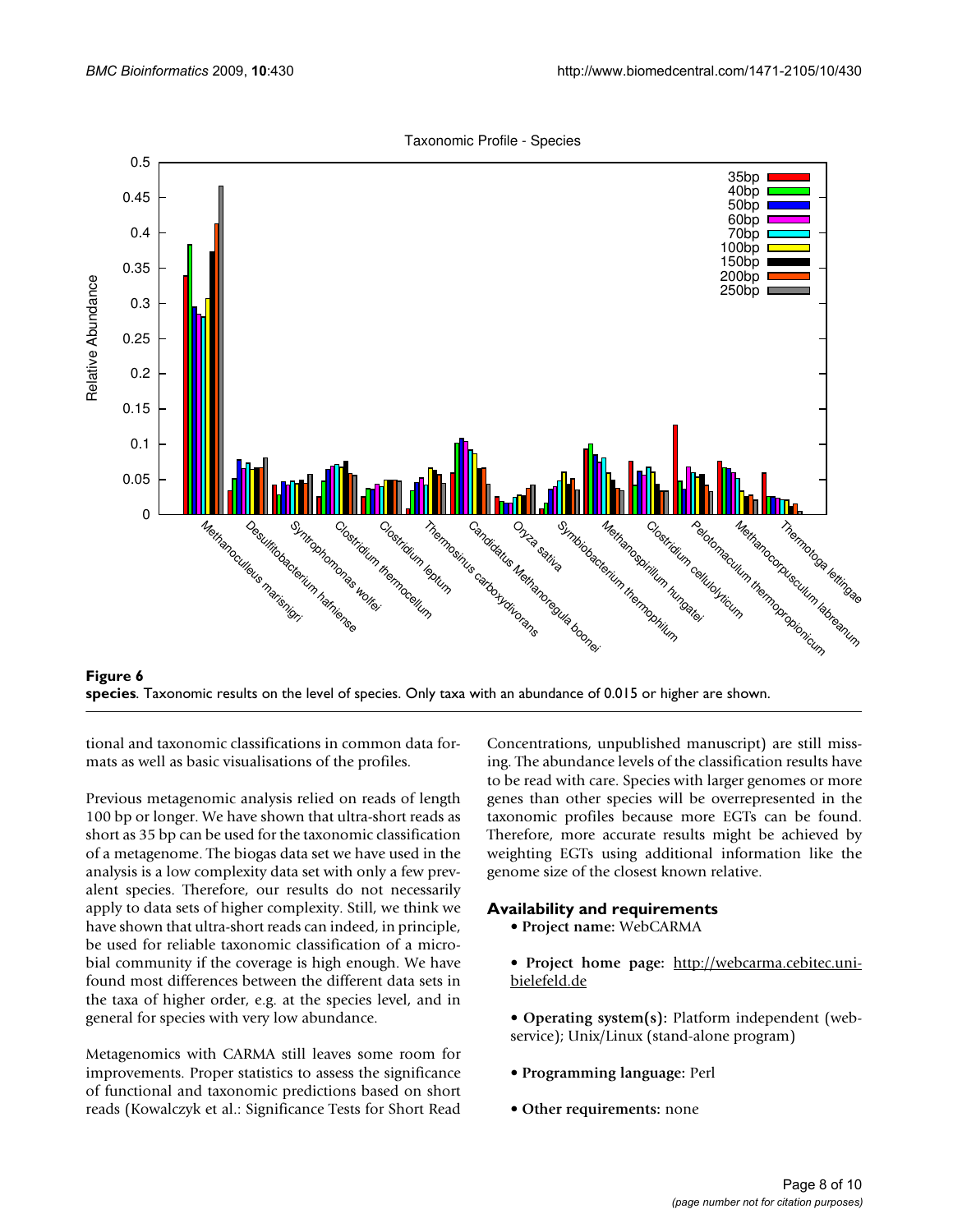- **License:** GNU GPL
- **Any restrictions to use by non-academics:** none
- **Upload restriction:** Maximum 100 MB of FASTA per month

#### **Authors' contributions**

The new version of CARMA was implemented by WG. SJ and FT contributed to the WebCARMA web application. AG and JS supervised the development of the initial system design and gave important suggestions to the manuscript. All authors have read and approved the manuscript.

## **Additional Files**

This is the complete set of figures for the evaluation from the use case study. Only those taxa are visualized, where in at least one of both data sets the predicted relative frequency was 0.015 or higher. Taxa that are not visualised contribute to "Other".

# **Additional material**

#### <span id="page-8-10"></span>**Additional file 1**

*Taxonomic results on the level of superkingdom. Only taxa with an abundance of 0.015 or higher are shown.* Click here for file [\[http://www.biomedcentral.com/content/supplementary/1471-](http://www.biomedcentral.com/content/supplementary/1471-2105-10-430-S1.PDF) 2105-10-430-S1.PDF]

#### <span id="page-8-11"></span>**Additional file 2**

*Taxonomic results on the level of phylum. Only taxa with an abundance of 0.015 or higher are shown.* Click here for file [\[http://www.biomedcentral.com/content/supplementary/1471-](http://www.biomedcentral.com/content/supplementary/1471-2105-10-430-S2.PDF) 2105-10-430-S2.PDF]

# <span id="page-8-12"></span>**Additional file 3**

*Taxonomic results on the level of class. Only taxa with an abundance of 0.015 or higher are shown.* Click here for file [\[http://www.biomedcentral.com/content/supplementary/1471-](http://www.biomedcentral.com/content/supplementary/1471-2105-10-430-S3.PDF) 2105-10-430-S3.PDF]

#### <span id="page-8-13"></span>**Additional file 4**

*Taxonomic results on the level of order. Only taxa with an abundance of 0.015 or higher are shown.* Click here for file [\[http://www.biomedcentral.com/content/supplementary/1471-](http://www.biomedcentral.com/content/supplementary/1471-2105-10-430-S4.PDF) 2105-10-430-S4.PDF]

# <span id="page-8-14"></span>**Additional file 5**

*Taxonomic results on the level of family. Only taxa with an abundance of 0.015 or higher are shown.* Click here for file [\[http://www.biomedcentral.com/content/supplementary/1471-](http://www.biomedcentral.com/content/supplementary/1471-2105-10-430-S5.PDF) 2105-10-430-S5.PDF]

### <span id="page-8-15"></span>**Additional file 6**

*Taxonomic results on the level of genus. Only taxa with an abundance of 0.015 or higher are shown.* Click here for file [\[http://www.biomedcentral.com/content/supplementary/1471-](http://www.biomedcentral.com/content/supplementary/1471-2105-10-430-S6.PDF) 2105-10-430-S6.PDF]

### <span id="page-8-16"></span>**Additional file 7**

*Taxonomic results on the level of species. Only taxa with an abundance of 0.015 or higher are shown.* Click here for file [\[http://www.biomedcentral.com/content/supplementary/1471-](http://www.biomedcentral.com/content/supplementary/1471-2105-10-430-S7.PDF) 2105-10-430-S7.PDF]

# **Acknowledgements**

WG was supported by the DFG Graduiertenkolleg 635 Bioinformatik, SJ by the BMBF PathoGeno-Mik Plus network project 0313801N and FT by the BMBF ERA-NET PathoGenoMics project 0313939A.

#### **References**

- <span id="page-8-0"></span>Schloss PD, Handelsman J: [Metagenomics for studying uncultur](http://www.ncbi.nlm.nih.gov/entrez/query.fcgi?cmd=Retrieve&db=PubMed&dopt=Abstract&list_uids=16086859)**[able microorganisms: cutting the Gordian knot.](http://www.ncbi.nlm.nih.gov/entrez/query.fcgi?cmd=Retrieve&db=PubMed&dopt=Abstract&list_uids=16086859)** *Genome Biol* 2005, **6(8):**229.
- <span id="page-8-1"></span>2. Breitbart M, Salamon P, Andresen B, Mahaffy JM, Segall AM, Mead D, Azam F, Rohwer F: **[Genomic analysis of uncultured marine](http://www.ncbi.nlm.nih.gov/entrez/query.fcgi?cmd=Retrieve&db=PubMed&dopt=Abstract&list_uids=12384570) [viral communities.](http://www.ncbi.nlm.nih.gov/entrez/query.fcgi?cmd=Retrieve&db=PubMed&dopt=Abstract&list_uids=12384570)** *Proc Natl Acad Sci USA* 2002, **99(22):**14250-14255.
- 3. Tyson GW, Chapman J, Hugenholtz P, Allen EE, Ram RJ, Richardson PM, Solovyev VV, Rubin EM, Rokhsar DS, Banfield JF: **[Community](http://www.ncbi.nlm.nih.gov/entrez/query.fcgi?cmd=Retrieve&db=PubMed&dopt=Abstract&list_uids=14961025) [structure and metabolism through reconstruction of micro](http://www.ncbi.nlm.nih.gov/entrez/query.fcgi?cmd=Retrieve&db=PubMed&dopt=Abstract&list_uids=14961025)**[bial genomes from the environment.](http://www.ncbi.nlm.nih.gov/entrez/query.fcgi?cmd=Retrieve&db=PubMed&dopt=Abstract&list_uids=14961025) **428(6978):**37-43.
- <span id="page-8-2"></span>4. Venter JC, Remington K, Heidelberg JF, Halpern AL, Rusch D, Eisen JA, Wu D, Paulsen I, Nelson KE, Nelson W, Fouts DE, Levy S, Knap AH, Lomas MW, Nealson K, White O, Peterson J, Hoffman J, Parsons R, Baden-Tillson H, Pfannkoch C, Rogers YH, Smith HO: **[Environ](http://www.ncbi.nlm.nih.gov/entrez/query.fcgi?cmd=Retrieve&db=PubMed&dopt=Abstract&list_uids=15001713)[mental genome shotgun sequencing of the Sargasso Sea.](http://www.ncbi.nlm.nih.gov/entrez/query.fcgi?cmd=Retrieve&db=PubMed&dopt=Abstract&list_uids=15001713)** *Science* 2004, **304(5667):**66-74.
- <span id="page-8-3"></span>5. Karlin S, Mrázek J, Campbell AM: **[Compositional biases of bacte](http://www.ncbi.nlm.nih.gov/entrez/query.fcgi?cmd=Retrieve&db=PubMed&dopt=Abstract&list_uids=9190805)[rial genomes and evolutionary implications.](http://www.ncbi.nlm.nih.gov/entrez/query.fcgi?cmd=Retrieve&db=PubMed&dopt=Abstract&list_uids=9190805)** *J Bacteriol* 1997, **179(12):**3899-3913.
- 6. Campbell A, Mrázek J, Karlin S: **[Genome signature comparisons](http://www.ncbi.nlm.nih.gov/entrez/query.fcgi?cmd=Retrieve&db=PubMed&dopt=Abstract&list_uids=10430917) [among prokaryote, plasmid, and mitochondrial DNA.](http://www.ncbi.nlm.nih.gov/entrez/query.fcgi?cmd=Retrieve&db=PubMed&dopt=Abstract&list_uids=10430917)** *Proc Natl Acad Sci USA* 1999, **96(16):**9184-9189.
- <span id="page-8-4"></span>7. McHardy AC, Martín HG, Tsirigos A, Hugenholtz P, Rigoutsos I: **[Accurate phylogenetic classification of variable-length DNA](http://www.ncbi.nlm.nih.gov/entrez/query.fcgi?cmd=Retrieve&db=PubMed&dopt=Abstract&list_uids=17179938) [fragments.](http://www.ncbi.nlm.nih.gov/entrez/query.fcgi?cmd=Retrieve&db=PubMed&dopt=Abstract&list_uids=17179938)** *Nat Methods* 2007, **4:**63-72.
- <span id="page-8-5"></span>8. Teeling H, Waldmann J, Lombardot T, Bauer M, Glöckner FO: **[TETRA: a web-service and a stand-alone program for the](http://www.ncbi.nlm.nih.gov/entrez/query.fcgi?cmd=Retrieve&db=PubMed&dopt=Abstract&list_uids=15507136) analysis and comparison of tetranucleotide usage patterns in [DNA sequences.](http://www.ncbi.nlm.nih.gov/entrez/query.fcgi?cmd=Retrieve&db=PubMed&dopt=Abstract&list_uids=15507136)** *BMC Bioinformatics* 2004, **5:**163.
- <span id="page-8-6"></span>9. Abe T, Sugawara H, Kinouchi M, Kanaya S, Ikemura T: **[Novel phylo](http://www.ncbi.nlm.nih.gov/entrez/query.fcgi?cmd=Retrieve&db=PubMed&dopt=Abstract&list_uids=16769690)[genetic studies of genomic sequence fragments derived](http://www.ncbi.nlm.nih.gov/entrez/query.fcgi?cmd=Retrieve&db=PubMed&dopt=Abstract&list_uids=16769690) from uncultured microbe mixtures in environmental and [clinical samples.](http://www.ncbi.nlm.nih.gov/entrez/query.fcgi?cmd=Retrieve&db=PubMed&dopt=Abstract&list_uids=16769690)** *DNA Res* 2005, **12(5):**281-290.
- <span id="page-8-7"></span>10. Diaz NN, Krause L, Goesmann A, Niehaus K, Nattkemper TW: **[TACOA: taxonomic classification of environmental genomic](http://www.ncbi.nlm.nih.gov/entrez/query.fcgi?cmd=Retrieve&db=PubMed&dopt=Abstract&list_uids=19210774) fragments using a kernelized nearest neighbor approach.** *BMC Bioinformatics* 2009, **10:**56.
- <span id="page-8-8"></span>11. Huson DH, Auch AF, Qi J, Schuster SC: **[MEGAN analysis of](http://www.ncbi.nlm.nih.gov/entrez/query.fcgi?cmd=Retrieve&db=PubMed&dopt=Abstract&list_uids=17255551) [metagenomic data.](http://www.ncbi.nlm.nih.gov/entrez/query.fcgi?cmd=Retrieve&db=PubMed&dopt=Abstract&list_uids=17255551)** *Genome Res* 2007, **17(3):**377-386.
- <span id="page-8-9"></span>12. Meyer F, Paarmann D, D'Souza M, Olson R, Glass EM, Kubal M, Paczian T, Rodriguez A, Stevens R, Wilke A, Wilkening J, Edwards RA: **[The metagenomics RAST server - a public resource for the](http://www.ncbi.nlm.nih.gov/entrez/query.fcgi?cmd=Retrieve&db=PubMed&dopt=Abstract&list_uids=18803844) automatic phylogenetic and functional analysis of metagen[omes.](http://www.ncbi.nlm.nih.gov/entrez/query.fcgi?cmd=Retrieve&db=PubMed&dopt=Abstract&list_uids=18803844)** *BMC Bioinformatics* 2008, **9:**386.